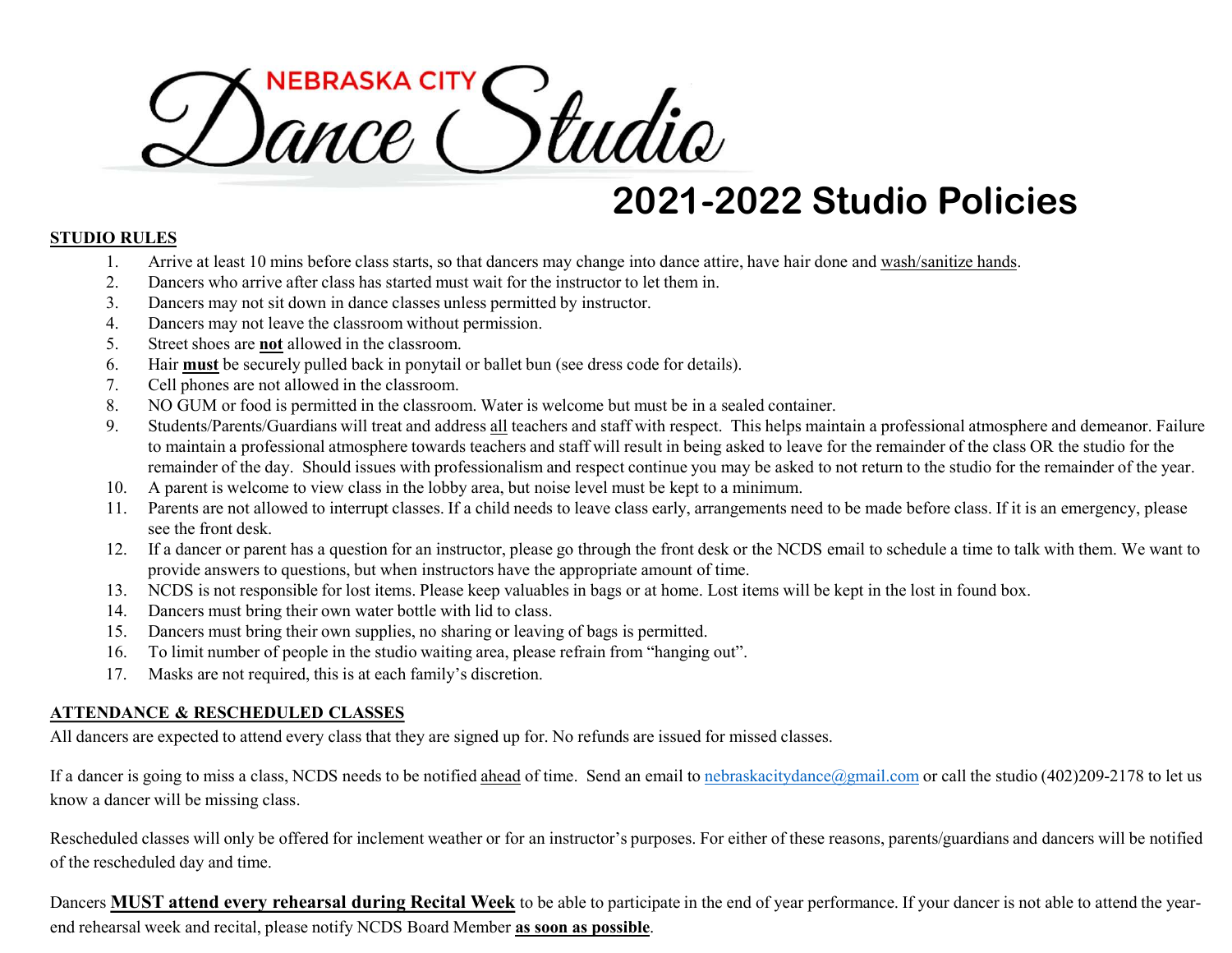#### INCLEMENT WEATHER

Cancellations due to weather will be made by 2:30pm and notifications will be issued. If NCDS cancels class due to inclement weather parents/guardians and students will be notified via Remind, Facebook. As always, we ask for parents/guardians and students to use their best judgment, as your safety is our main concern during these times.

Classes rescheduled due to inclement weather will be posted on NCDS website's announcement page and posted at the dance studio once they have been determined.

#### INJURY POLICY

**COMMENT WEATHER**<br>Cancellations due to weather will be made by 2:30pm and notifications will be issued. If NCDS cancels class due to inclement weather parents/guardians and students<br>will be notified via Remind, Facebook. A **INCLEMENT WEATHER**<br>Cancellations due to weather will be made by 2:30pm and notifications will be issued. If NCDS cancels class due to inclement weather parents/guardians and students<br>will be notified via Remind, Facebook. **INCLEMENT WEATHER**<br>Camcellations due to weather will be made by 2:30pm and notifications will be issued. If NCDS cancels class due to inclement weather parents/guardians and students<br>will be notified via kenind, Facebook. Injured dancers should still attend class and participate by observing. these times.<br>Classes rescheduled due to inclement weather will be posted on NCDS website's announcement page and posted at the dance study once they have been determined.<br> **INIURY POLICY**<br>
Communication is levy when deding Classes rescheduled due to inclement weather will be posted on NCDS website's announcement page and posted at<br> **INJURY POLICY**<br>
Communication is key when dealing with injuries. If a dancer is injured, please send an email

#### STUDENT EVALUATIONS

Instructors evaluate dancers in the Spring to ensure the leveling of each dancer is appropriate for each dance genre. We want each of our dancers to succeed and be the best. Therefore, leveling occurs when muscle memory, endurance technique and artistry through phrasing of movements is mastered. If a parent has questions or concerns about their dancer, please see the front desk or send an email to the studio to set up a time address the questions and concerns. **ALUATIONS**<br>
State dancers in the Spring to ensure the leveling of each dancer is appropriate for each dance genre. We want each of our dancers to succeed and be the<br>
leveling occurs when muscle memory, endurance technique STUDENT EVALUATIONS: EVALUATIONS: EVALUATIONS:<br>
STUDENT EVALUATIONS: EVALUATIONS: THE SPIRE OF EXALUATIONS: The CONDITIONS OF THE STUDENT IS AN EXALUATION OF THE STUDENT IS IN A CONDITION SURVEY OF THE STUDENT IS IN A COND

#### TUITION PAYMENTS, FEES & FUNDRAISING

delinquent accounts will have to observe class until the account has been brought into a current status. Invoices will be sent to the email address on file. Payment may

Registration Fee: To register for NCDS classes, there is a registration fee. After October 10, add \$15 for late registration. Late registrations are at the studio's discretion due to Winter and Spring recitals.

Single Dancer: \$30.00 Family: \$40.00

Costume Fee: A Costume Fee per enrolled recital class for is due by October 1. If payment is not received by October 10, a \$15 late fee will be applied to the dancer's account. If registration is granted after October 10, there will be an additional \$15 per costume.

account. A \$25.00 Performance Fee will be due by April 1. If payment is not received by April 10, a \$15 late fee will be applied to the dancer's account.

Fundraisers: Dancers will have the opportunity to participate in a fundraiser to raise money to cover costume costs. Participation is not mandatory; however, dancers that participate will receive a discount on their costume costs. Dancers will also have an opportunity to participate in a second fundraiser to help raise money for the Dance Studio as we are a nonprofit organization. This fundraiser profits from the second fundraiser will help to keep the studio viable. Participation is not mandatory.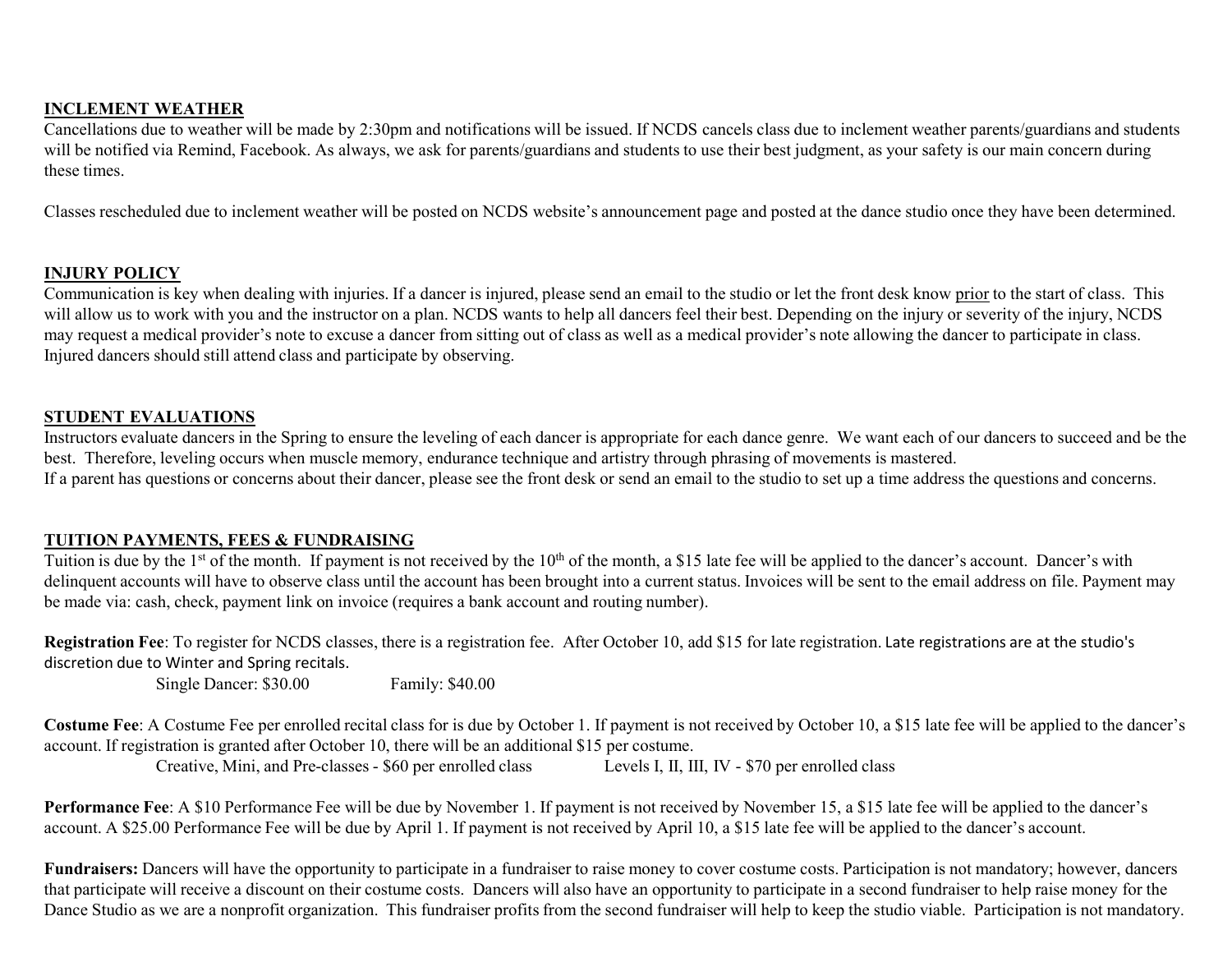

|                |                                                                 | Ladies                                                                                                                                                      |                                                  |                                                                         | <b>Gentlemen</b>                                       |                           |
|----------------|-----------------------------------------------------------------|-------------------------------------------------------------------------------------------------------------------------------------------------------------|--------------------------------------------------|-------------------------------------------------------------------------|--------------------------------------------------------|---------------------------|
|                | <b>Dancewear</b>                                                | <b>Shoes</b>                                                                                                                                                | Hair                                             | <b>Dancewear</b>                                                        | <b>Shoes</b>                                           | Hair                      |
| <b>Ballet</b>  | <b>Black Leotard</b><br><b>Pink Ballet Tights</b><br>Skirt      | <b>Pink Ballet Shoes</b><br>Creative Movement-Ballet II: Full Sole<br>Ballet III-Ballet IV: Split Sole or Full Sole<br>Pointe: Sewn with ribbons & elastics | Hair in secured ballet bun                       | White form fitting shirt<br>Black footed tights with/or<br>black shorts | <b>Black Ballet Shoes</b>                              | Hair worn out of the face |
| <b>Hip Hop</b> | Leotard/Camisole/T-Shirt<br>Jazz Pants/Dance<br>Shorts/Leggings | <b>Clean Tennis Shoes</b><br>(only worn in class room)                                                                                                      | Hair worn out of the face<br>(hair in pony tail) | Leotard/Camisole/T-Shirt<br>Jazz Pants/Dance<br>Shorts/Leggings         | <b>Clean Tennis Shoes</b><br>(only worn in class room) | Hair worn out of the face |
| Jazz           | Leotard<br>Jazz pants or shorts                                 | <b>Black Jazz Shoes</b>                                                                                                                                     | Hair worn out of the face<br>(hair in pony tail) | T-shirt<br>Jazz Pants                                                   | <b>Black Jazz Shoes</b>                                | Hair worn out of the face |
| Lyrical        | Leotard<br>Tights/Leggings/Jazz<br>Pants/Dance Shorts           | <b>Ballet Shoes or Paws</b>                                                                                                                                 | Hair worn out of the face<br>(hair in pony tail) | Leotard<br>Tights/Leggings/Jazz<br>Pants/Dance Shorts                   | <b>Ballet Shoes or Paws</b>                            | Hair worn out of the face |
| Modern         | Leotard<br>Tights/Leggings/Jazz<br>Pants/Dance Shorts           | Shoes are not needed                                                                                                                                        | Hair worn out of the face<br>(hair in pony tail) | Leotard<br>Tights/Leggings/Jazz<br>Pants/Dance Shorts                   | Shoes are not needed                                   | Hair worn out of the face |
| <b>Tap</b>     | Leotard/Camisole<br>Jazz Pants/Dance Shorts                     | <b>Black Tap Shoes</b>                                                                                                                                      | Hair worn out of the face<br>(hair in pony tail) | T-shirt<br>Jazz Pants                                                   | <b>Black Tap Shoes</b>                                 | Hair worn out of the face |

\*Minimal jewelry is permitted during classes. This is policy to reduce accidents/injury.

\*Dancers may be asked to leave the classroom to correct dance code violation or observe the class due to violation.

\*Excessive baggy clothing, denim(jeans/jean shorts), crop tops or "bra tops" are not acceptable dancewear.

\*NO shoes worn outside may be worn inside the dance studio classrooms.